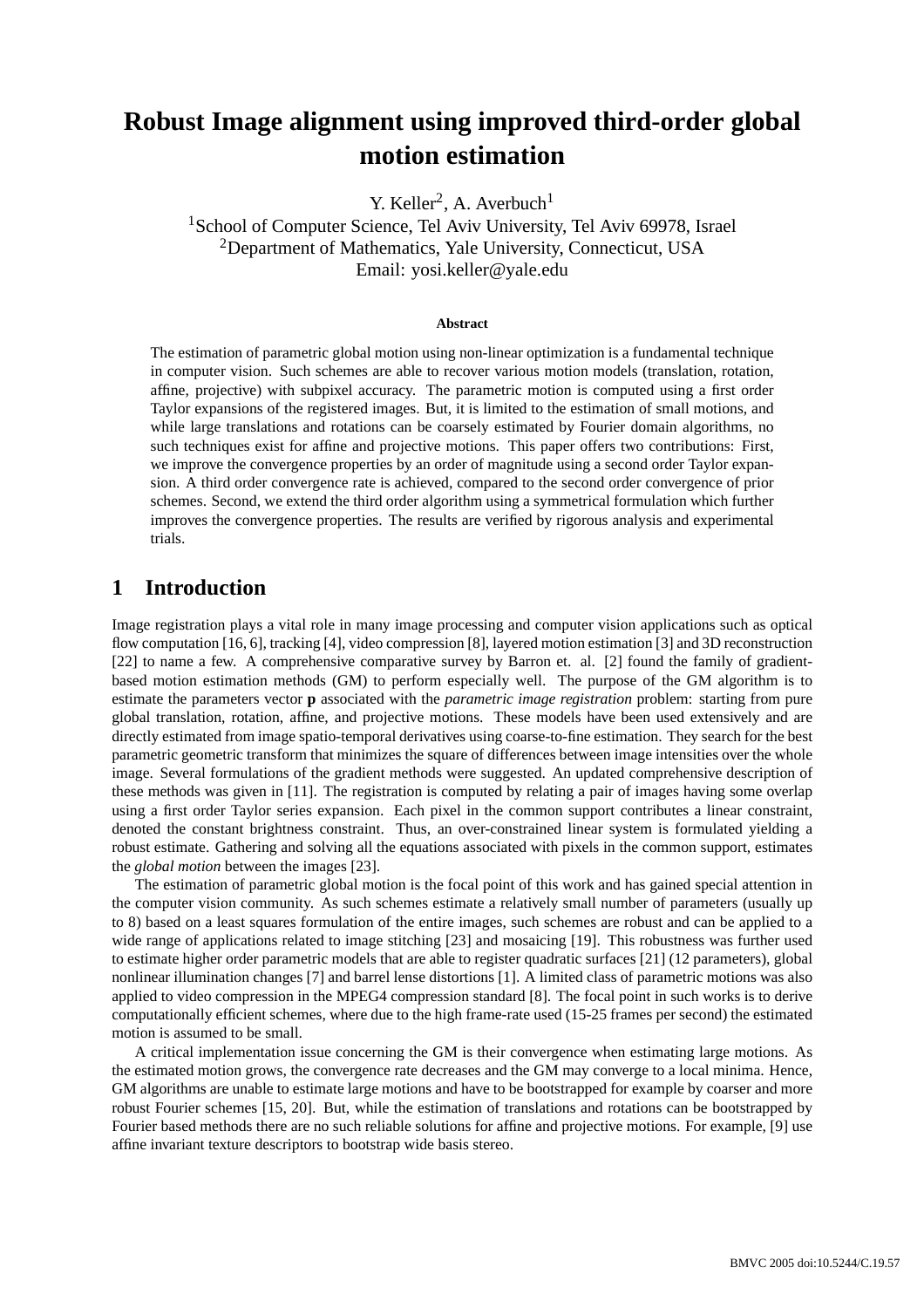We propose to improve the convergence properties of the GM algorithm using a second order Taylor expansion of the registered images. We show that the convergence properties of the proposed algorithm are superior to those of the regular GM for large and small motions. Convergence rates of 3 and  $\frac{3}{2}$  are achieved for small and large motions, respectively, compared to 2 and 1 for the regular GM. Further improvement is achieved by combining the second order expansion with a symmetrical formulation [14]. While no gradient based scheme can achieve global convergence, we show rigorously and experimentally that the proposed scheme achieves improved convergence ranges compared to the standard GM schemes.

The paper is organized as follows: the optimization based GM approach to image registration is introduced in Section 2. The convergence properties of high order optimization schemes are analyzed in Section 3 and the third order (O3GM) and symmetric third order (O3GM) schemes are presented in Sections 4 and 5, respectively. Their convergence properties are derived in Section 6 and experimentally verified in Section 7. Concluding remarks and future work are discussed in Section 8.

### **2 Gradient methods based motion estimation**

GM methodology [11] estimates the motion parameters **p** by minimizing the intensity discrepancies between *I*<sup>1</sup> and  $I_2$  $\overline{a}$  $\overline{a}$  $\sqrt{2}$ 

$$
\mathbf{p}^* = \arg\min_{\mathbf{p}} \sum_{\left(x_i^{(1)}, y_i^{(1)}\right) \in S} \left( I_1\left(x_i^{(1)}, y_i^{(1)}\right) - I_2\left(x_i^{(2)}, y_i^{(2)}\right) \right)^2 \tag{1}
$$

where  $x_i^{(2)} = f(x_i^{(1)})$  $j^{(1)}_{i}$ ,  $y^{(1)}_{i}$  $y_i^{(1)}$ , **p**),  $y_i^{(2)} = g(x_i^{(1)})$  $j^{(1)}_{i}$ ,  $y^{(1)}_{i}$  $\binom{1}{i}$ , **p**), *S* is the set of coordinates of pixels common to *I*<sub>1</sub> and *I*<sub>2</sub> in *I*<sub>1</sub>'s coordinates, **p** is the estimated parameters vector and *f* and *g* represent the motion model. In practice, solving Eq. 1 does not result in perfect intensity alignment due to relative intensity changes and pixels with non-corresponding pixels within the registered images. Next we follow the formulation of [23, 18] and solve Eq. 1 via a linearization scheme, based on a pixel-wise first order Taylor expansion of  $I_1$  in terms of  $I_2$  as a function of the parameter vector **p**

$$
I_1(x_i^{(1)}, y_i^{(1)}) = I_2(x_i^{(2)}, y_i^{(2)}, \mathbf{p}) + \sum_{p_k \in \mathbf{p}} \frac{\partial I_2(x_i^{(2)}, y_i^{(2)}, \mathbf{p})}{\partial p_k} (\varepsilon_{\mathbf{n}})_k + \frac{1}{2} \sum_{p_k \in \mathbf{p}} \sum_{p_m \in \mathbf{p}} \frac{\partial I_2(x_i^{(2)}, y_i^{(2)}, \widetilde{\mathbf{p}})}{\partial p_k \partial p_m} (\varepsilon_{\mathbf{n}})_k (\varepsilon_{\mathbf{n}})_m, \widetilde{\mathbf{p}} \in [0, \varepsilon_{\mathbf{n}}].
$$
\n(2)

 $I_1(x_i^{(1)}$  $j^{(1)}, y_i^{(1)}$  $I_i^{(1)}$ ) and  $I_2(x_i^{(2)}$  $j^{(2)}_i, y^{(2)}_i$  $I_i^{(2)}$ , **p**) are the *i*th corresponding pixel in *I*<sub>1</sub> and *I*<sub>2</sub>(**p**), where *I*<sub>2</sub>(**p**) is the image *I*<sub>2</sub> transformed according to the parameters vector **p**.  $\frac{\partial I_2(x_i^{(2)}, y_i^{(2)}, \mathbf{p})}{\partial x_i}$  $\frac{\partial^2 y_i}{\partial p_k}$  is the partial derivative with respect to the motion parameters given the current estimate **p** and  $\varepsilon_n$  is the estimation error of the parameters at iteration *n*. As  $\tilde{p}$  is unknown, Eq. 2 can not be solved for  $\varepsilon_n$ , instead we neglect the error term and solve for  $\delta p$ 

$$
I_1(x_i^{(1)}, y_i^{(1)}) = I_2(x_i^{(2)}, y_i^{(2)}, \mathbf{p}) + \sum_{p_k \in \mathbf{p}} \frac{\partial I_2(x_i^{(2)}, y_i^{(2)}, \mathbf{p})}{\partial p_k} \delta \mathbf{p}_k.
$$
 (3)

By gathering the pixel-wise equations we get the system  $\mathbf{H} \delta \mathbf{p} = \mathbf{I_t}$ , where  $\mathbf{H}_{i,j} = \frac{\partial I_2}{\partial t_j}$ *x* (2) *i* ,*y* (2) *i* ,**p**  $\frac{\partial u_i}{\partial p_j}$  and  $\underline{I_t} = I_1$  $\overline{a}$  $x_i^{(1)}$  $\sum_{i}^{(1)}$ ,  $y_i^{(1)}$ *i* ´ y gathering the pixel-wise equations we get the system  $\mathbf{H}\delta\mathbf{p} = \mathbf{I}_t$ , where  $\mathbf{H}_{i,j} = \frac{\partial P_i}{\partial p_j}$  and  $I_{t_i} = I_1(x_i^{(1)}, y_i^{(1)}) - I_2(x_i^{(2)}, y_i^{(2)})$  $I_2(x_i^{(2)}$  $j^{(2)}_i, y^{(2)}_i$  $\binom{2}{i}$ , p, which is solved by least squares. Due to the omission of the error term in Eq. 2, in general we get  $\delta \mathbf{p} \neq \varepsilon_n$ . Hence Eq. 1 is solved iteratively and in order to improve the convergence properties, the iterative

# **3 T-Order Convergence analysis**

process is embedded in a coarse-to-fine multiscale formulation [11, 14].

In this section we analyze the convergence properties of the non-linear least squares scheme used in GM based image registration. We formulate the optimization as a zero crossing problem solved by a Taylor series based approximations and derive the convergence rate when using a T-order Taylor approximation. Equation 1 is solved iteratively by approximating  $f(\mathbf{p})$  at the zero crossing point  $\mathbf{p}^*$  using a T-order Taylor series expansion around the current estimate of the solution  $\mathbf{p}_k$ 

$$
f(\mathbf{p}^*) = f(\mathbf{p}_n) + \sum_{k=1}^{N_P} \frac{\partial f(\mathbf{p}_n)}{\partial p_k} (\varepsilon_n)_k + \frac{1}{2} \sum_{k_1=1, k_2=1}^{N_P} \frac{\partial^2 f(\mathbf{p}_n)}{\partial p_{k_1} \partial p_{k_2}} (\varepsilon_n)_{k_1} (\varepsilon_n)_{k_2} + \ldots + R_T(\mathbf{p}_n, \widetilde{\mathbf{p}}), \widetilde{\mathbf{p}} \in [0, \varepsilon_n].
$$
 (4)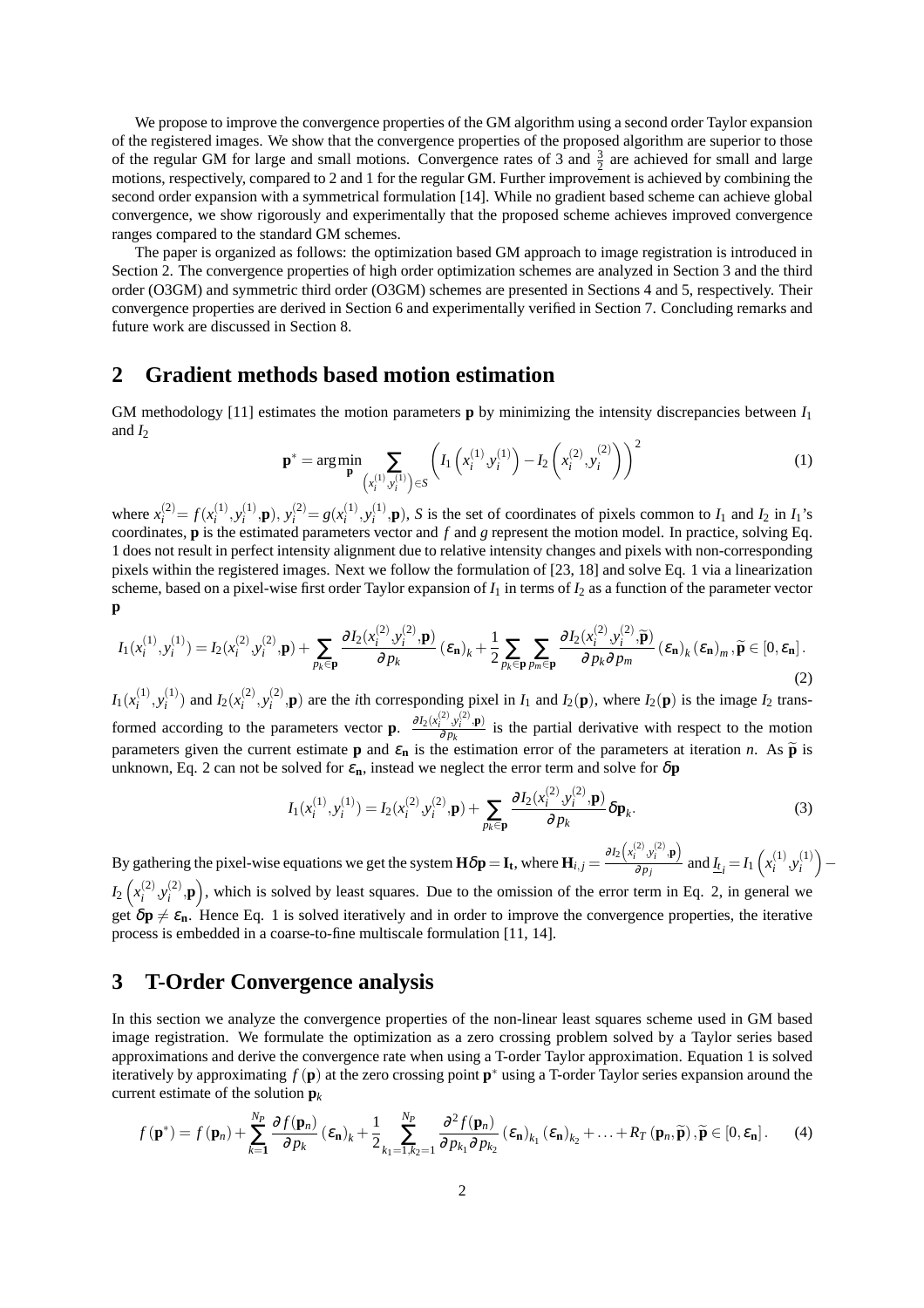where  $\varepsilon_n$  is the estimation error in iteration *n*,  $N_P$  is the dimension of **p** and  $R_T(\mathbf{p}_k, \widetilde{\mathbf{p}})$  is the T-order error term of the Taylor series approximation given by

$$
R_T(\mathbf{p}_n, \widetilde{\mathbf{p}}, \varepsilon_\mathbf{n}) = \frac{1}{(T+1)!} \sum_{k_1=1,\dots,k_{T+1}=1}^{N_P} \frac{\partial^{T+1} f(\widetilde{\mathbf{p}})}{\partial p_{k_1} \dots \partial p_{k_{T+1}}} (\varepsilon_\mathbf{n})_{k_1} \dots (\varepsilon_\mathbf{n})_{k_{T+1}}, \widetilde{\mathbf{p}} \in [0, \varepsilon_\mathbf{n}].
$$
 (5)

As both  $f(\mathbf{p}^*)$  and  $R_T$  are unknown  $(\mathbf{p}^*$  is a minimum point, but one can not assume that  $f(\mathbf{p}^*) = 0$ , Eq. 4 can not be solved directly. Hence it is approximated by neglecting  $R_T$  and  $f(\mathbf{p}^*)$ 

$$
H(\delta \mathbf{p}_n) = f(\mathbf{p}_n) + \sum_{k=1}^{N_P} \frac{\partial f(\mathbf{p}_n)}{\partial p_k} (\delta \mathbf{p}_n)_k + \frac{1}{2} \sum_{k_1=1, k_2=1}^{N_P} \frac{\partial^2 f(\mathbf{p}_n)}{\partial p_{k_1} \partial p_{k_2}} (\delta \mathbf{p}_n)_{k_1} (\delta \mathbf{p}_n)_{k_2} + \frac{1}{T!} \sum_{k_1=1, \dots, k_T=1}^{N_P} \frac{\partial^T f(\mathbf{p}_n)}{\partial p_k \dots \partial p_T} (\delta \mathbf{p}_n)_{k_1} \dots (\delta \mathbf{p}_n)_{k_T}
$$
(6)

and solve  $H(\delta \mathbf{p}_n) = 0$  in the least squares sense. Using the above procedure with a first order Taylor expansion of  $f(\mathbf{p})$  (T=1), is commonly known as the Gauss-Newton scheme [10, 5] and Eq. 6 reduces to a linear equation. This approach is utilized by the GM and SGM whose convergence properties are given by the following Lemma, proved in [14]

**Lemma 1** *The convergence process of the GM and SGM schemes can be divided to two distinct phases, characterized by the deviation of the parameters* **p** *from their optimal value* **p** <sup>∗</sup> *and the convergence rate of the optimization scheme. Near the minimum*  $p_k \to p^*$ ,  $\|\varepsilon_n\| \to 0$ , *a quadratic convergence rate is achieved. Away from the minimum*  $\|\varepsilon_n\| \gg 1$ , a slow linear convergence rate is achieved.

$$
\|\boldsymbol{\varepsilon}_{\mathbf{n}}\| \leq C_{GM}^L\cdot\|\boldsymbol{\varepsilon}_{n}\| + C_{GM}^S\cdot\|\boldsymbol{\varepsilon}_{n}\|^2
$$

where  $C_{GM}^S$  and  $C_{GM}^L$  are the small and large deviation coefficients, respectively.

We study the convergence properties of the T-order Taylor approximation. Recalling that  $\mathbf{p}_{n+1} = \mathbf{p}_n + \delta \mathbf{p}_n$ , the right-hand-side of Eq. 6 is a T-order Taylor order approximation of  $f(\mathbf{p}_{n+1})$ . Thus,

$$
f(\mathbf{p}_{n+1}) = H(\delta \mathbf{p}_n) + R_T(\mathbf{p}_n, \widetilde{\mathbf{p}}, \delta \mathbf{p}_n), \widetilde{\mathbf{p}} \in [\mathbf{0}, \delta \mathbf{p}_n]
$$
(7)

and

$$
||f(\mathbf{p}_{n+1})|| \leq ||R_T(\mathbf{p}_n, \widetilde{\mathbf{p}}, \delta \mathbf{p}_n)|| + ||H(\delta \mathbf{p}_n)|| = C_{T+1} ||\delta \mathbf{p}_n||^{T+1} + ||H(\delta \mathbf{p}_n)|| \tag{8}
$$

where

$$
C_{T+1} = \frac{1}{(T+1)!} \left\| \sum_{k_1=1,\dots,k_{T+1}=1}^{N_P} \frac{\partial^{T+1} f(\widetilde{\mathbf{p}})}{\partial p_{k_1} \dots \partial p_{k_{T+1}}} \right\|, \widetilde{\mathbf{p}} \in [\mathbf{0}, \delta \mathbf{p}_n].
$$

Next, we approximate  $f(\mathbf{p}^*)$  based on the point  $\mathbf{p}_{n+1}$  using a first order Taylor series expansion

$$
f(\mathbf{p}^*) = f(\mathbf{p}_{n+1}) + \sum_{k=1}^{N_P} \frac{\partial f(\mathbf{p}_{n+1})}{\partial p_k} (\varepsilon_{n+1})_k + \frac{1}{2} \sum_{k_1=1, k_2=1}^{N_P} \frac{\partial^2 f(\widetilde{\mathbf{p}})}{\partial p_{k_1} \partial p_{k_2}} (\varepsilon_{n+1})_{k_1} (\varepsilon_{n+1})_{k_2}, \widetilde{\mathbf{p}} \in (0, \varepsilon_{n+1})
$$
(9)

Following Lemma 1, we study the convergence properties for large and small deviations separately.

**Theorem 2** *The convergence rate of the T-order approximation based scheme for small deviation is given by*  $\|\varepsilon_{\mathbf{n+1}}\| \leq \frac{C_{T+1}}{C_1}$  $\frac{f_{T+1}}{C_1}$   $\|\varepsilon_{\mathbf{n}}\|^{T+1}$  +  $\frac{\|f(\mathbf{p}^*)\|}{C_1}$  $\frac{f(\mathbf{p}^*)}{C_1}$ , where  $C_1$  *and*  $C_{T+1}$  *are constants, and*  $||f(\mathbf{p}^*)||$  *is the optimal least-squares error.*

**Proof.** For small deviations we have  $\varepsilon_n \to 0$ , hence °

$$
\left\| \frac{1}{2} \sum_{\substack{k_1=1 \\ k_2=1}}^{N_P} \frac{\partial^2 f(\widetilde{\mathbf{p}})}{\partial p_{k_1} \partial p_{k_2}} \left( \varepsilon_{\mathbf{n}+\mathbf{1}} \right)_{k_1} \left( \varepsilon_{\mathbf{n}+\mathbf{1}} \right)_{k_2} \right\| \ll \left\| \sum_{k=1}^{N_P} \frac{\partial f(\mathbf{p}_{n+1})}{\partial p_k} \left( \varepsilon_{\mathbf{n}+\mathbf{1}} \right)_k \right\|
$$

°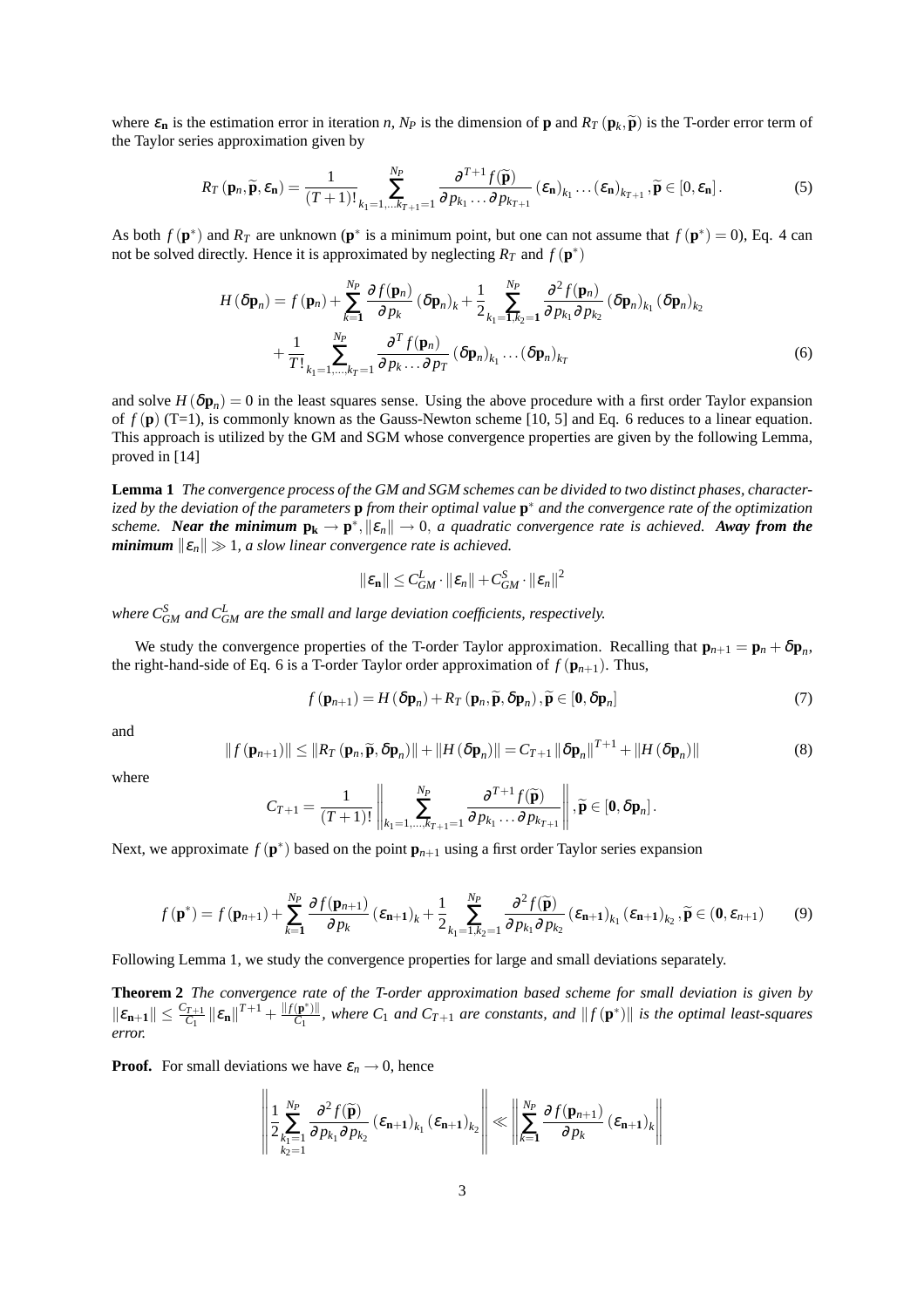Thus, Eq. 9 is reduced to

$$
f(\mathbf{p}^*) - \sum_{k=1}^{N_P} \frac{\partial f(\mathbf{p}_{n+1})}{\partial p_k} (\varepsilon_{n+1})_k = f(\mathbf{p}_{n+1})
$$
\n(10)

and

$$
||f(\mathbf{p}^*)|| + C_1 ||\varepsilon_{\mathbf{n}+1}|| \ge ||f(\mathbf{p}_{n+1})|| \tag{11}
$$

where  $C_1 =$  $\begin{array}{c} \begin{array}{c} \begin{array}{c} \end{array} \\ \begin{array}{c} \end{array} \end{array} \end{array}$ *NP* ∑ *k*=**1**  $\partial f(\mathbf{p}_{n+1})$ <sup>∂</sup> *p<sup>k</sup>*  $\|\,$ .

In the vicinity of the solution, we have that  $\varepsilon_n \to 0$  and  $\delta \mathbf{p}_n \to 0$ . By substituting it in Eq. 6, we get that the quadratic zero-crossing equation is reduced to a linear equation, which can always be solved such that  $||H(\delta \mathbf{p}_n)|| = 0$ . Equation 8 is reduced to  $||f(\mathbf{p}_{n+1})|| \approx C_{T+1} ||\delta \mathbf{p}_n||^{T+1}$  and by substituting into Eq. 11 we get  $||f(\mathbf{p}^*)|| + C_1 ||\varepsilon_{\mathbf{n}+1}|| \geq C_{T+1} ||\delta \mathbf{p}_n||^{T+1}$  and by Eq. 6 it follows that

$$
^{T+1}\sqrt{\frac{\|f(\mathbf{p}^*)\|+C_3\|\varepsilon_{n+1}\|}{C_{T+1}}}\geq \|\delta \mathbf{p}_n\|.
$$

The convergence rate is then derived by

$$
\|\varepsilon_{\mathbf{n}}\| + \sqrt[T+1]{\frac{\|f(\mathbf{p}^*)\| + C_1 \|\varepsilon_{\mathbf{n}+1}\|}{C_{T+1}}} \ge \|\varepsilon_{\mathbf{n}}\| + \|\delta \mathbf{p}_n\| \ge \|\varepsilon_{\mathbf{n}+1}\|.
$$
 (12)

As  $\varepsilon_n \to 0$  we have that  $\|\varepsilon_n\| \ll 1$ , hence  $\|\varepsilon_{n+1}\| \ll \frac{T+1}{\sqrt{\frac{||f(\mathbf{p}^*)||+C_1||\varepsilon_{n+1}||}{C_{T+1}}}}$  $\frac{f(t+1)\mathcal{E}_{n+1}}{C_{T+1}}$ , and by substituting in Eq. 12 we have  $T+1$   $\sqrt{\|f(\mathbf{p}^*)\| + C_1 \|\varepsilon_{\mathbf{n}+1}\|}$  $\frac{\|\mathcal{F} - \mathcal{F}_1\| \mathcal{E}_{\mathbf{n+1}}\|}{C_{T+1}} \leq \|\mathcal{E}_{\mathbf{n}}\|$  and

$$
\|\varepsilon_{n+1}\| \le \frac{C_{T+1}}{C_1} \|\varepsilon_n\|^{T+1} + \frac{\|f(\mathbf{p}^*)\|}{C_1}.
$$
 (13)

For example, the convergence analysis of the Gauss-Newton scheme in Theorem 1 uses  $T = 1$  and  $|| f(\mathbf{p}^*) || \approx 0$ 

and by applying Eq. 13 we get  $||\boldsymbol{\varepsilon}_{n+1}|| \leq \frac{C_{T+1}}{C_1}$  $\left|\frac{r_{+1}}{C_1}\right| \left|\mathcal{E}_n\right| \right|^2$  which corresponds to the expected quadratic convergence rate.

**Theorem 3** *The convergence rate of the T-order approximation scheme for large deviations is given by*  $\|\varepsilon_{n+1}\|$   $\leq$ *CT*+1  $\frac{T_{T+1}}{C_2}$   $\|\varepsilon_{\mathbf{n}}\|^{T+1}$ , where  $C_2$  and  $C_{T+1}$  are constants and large deviations are characterized by  $\|\varepsilon_{n+1}\| \gg 1$ .

**Proof.** For large deviations  $\|\varepsilon_{n+1}\| \gg 1$  and  $\|f(\mathbf{p}_{n+1})\| \gg \|H(\delta \mathbf{p}_n)\|$  in Eq. 8 and we get

$$
||f(\mathbf{p}_{n+1})|| \ge C_{T+1} ||\delta \mathbf{p}_n||^{T+1}.
$$
 (14)

For Eq. 9 we get that for large deviations  $|| f(\mathbf{p}_{n+1}) || \gg || f(\mathbf{p}^*) ||$  and

$$
\left\| \frac{1}{2} \sum_{k_1=1, k_2=1}^{N_P} \frac{\partial^2 f(\widetilde{\mathbf{p}})}{\partial p_{k_1} \partial p_{k_2}} (\varepsilon_{n+1})_{k_1} (\varepsilon_{n+1})_{k_2} \right\| \gg \left\| \sum_{k=1}^{N_P} \frac{\partial f(\mathbf{p}_{n+1})}{\partial p_k} (\varepsilon_{n+1})_{k} \right\|
$$

Thus, Eq. 9 becomes

$$
\left\| \sum_{k_1=1, k_2=1}^{N_P} \frac{\partial^2 f(\widetilde{\mathbf{p}})}{\partial p_{k_1} \partial p_{k_2}} (\varepsilon_{\mathbf{n}+\mathbf{1}})_{k_1} (\varepsilon_{\mathbf{n}+\mathbf{1}})_{k_2} \right\| \approx \|f(\mathbf{p}_{n+1})\|
$$
\n(15)

and  $C_2 \left\| \boldsymbol{\varepsilon_{{\bf n}+1}} \right\|^2 \approx \left\| f \left( \boldsymbol{\mathrm{p}}_{n+1} \right) \right\|$  where  $C_2$   $=$  $\begin{array}{c} \hline \rule{0pt}{2ex} \rule{0pt}{2ex} \rule{0pt}{2ex} \rule{0pt}{2ex} \rule{0pt}{2ex} \rule{0pt}{2ex} \rule{0pt}{2ex} \rule{0pt}{2ex} \rule{0pt}{2ex} \rule{0pt}{2ex} \rule{0pt}{2ex} \rule{0pt}{2ex} \rule{0pt}{2ex} \rule{0pt}{2ex} \rule{0pt}{2ex} \rule{0pt}{2ex} \rule{0pt}{2ex} \rule{0pt}{2ex} \rule{0pt}{2ex} \rule{0pt}{2ex} \rule{0pt}{2ex} \rule{0pt}{2ex} \rule{0pt}{2ex} \rule{$ *NP* ∑  $k_1$ =1, $k_2$ =1  $\partial^2 f(\tilde{\mathbf{p}})$  $∂p_{k₁}∂p_{k₂}$  $\left\| \cdot$  Combining Eqs. 14 and 15  $C_2 \left\| \varepsilon_{n+1} \right\|^2 \ge C_{T+1} \left\| \delta \mathbf{p}_n \right\|^{T+1}$ 

and

$$
\frac{C_2}{C_{T+1}}\left\|\varepsilon_{\mathbf{n}+1}\right\|^{\frac{2}{T+1}} \geq \left\|\delta \mathbf{p}_n\right\|.
$$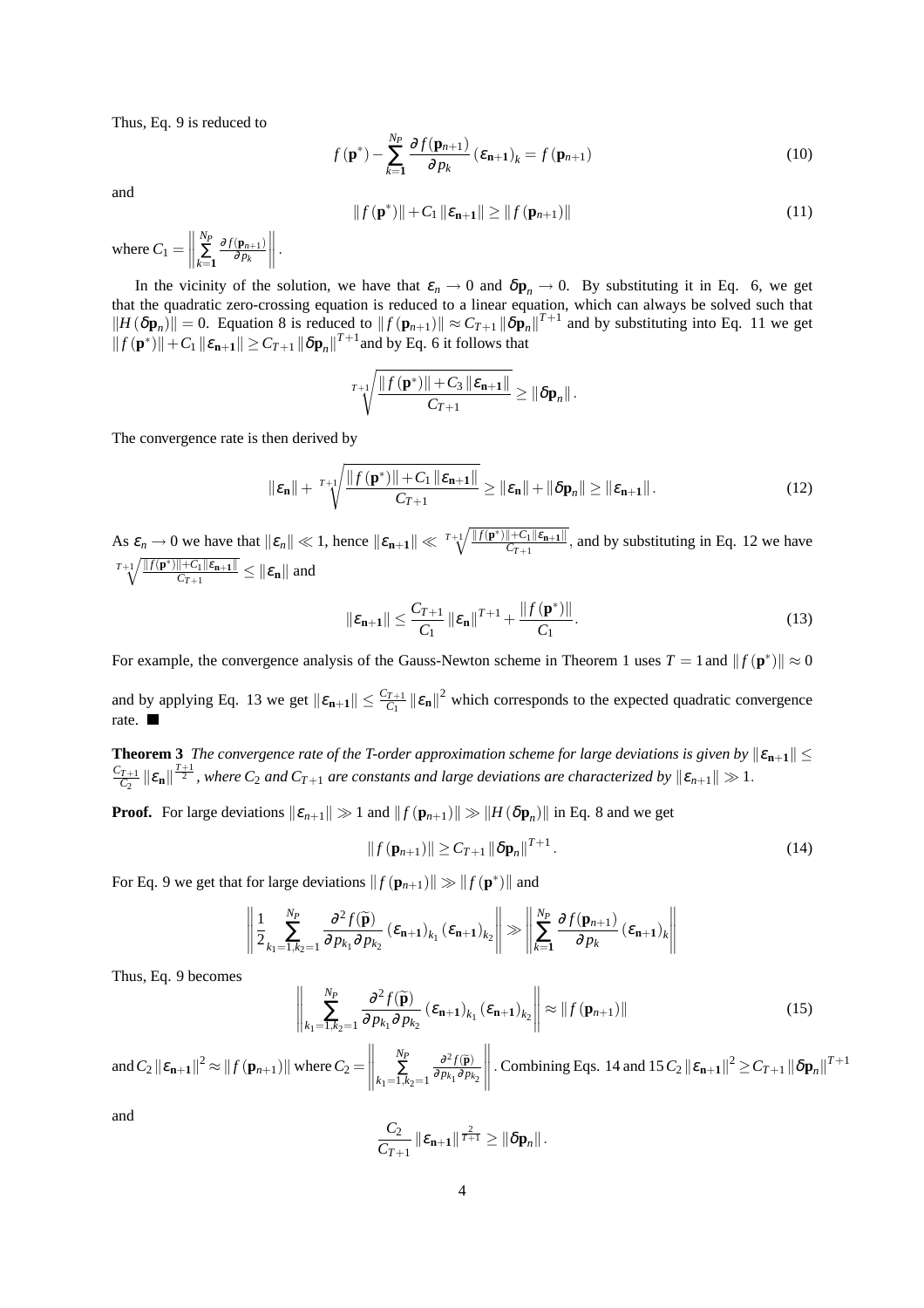As  $\varepsilon_{\mathbf{n}+1} = \varepsilon_{\mathbf{n}} - \delta \mathbf{p}_n$ , we have that

$$
\|\varepsilon_{n+1}\| \le \|\varepsilon_n\| + \|\delta p_n\| \le \|\varepsilon_n\| + \frac{C_2}{C_{T+1}} \|\varepsilon_{n+1}\|^{\frac{2}{T+1}} \tag{16}
$$

 $\| \mathcal{E}_{n+1} \| \gg 1$  we get  $\| \mathcal{E}_{n} \| \approx \frac{C_2}{C_{T+1}} \| \mathcal{E}_{n+1} \|^{2 \over T+1}$  and

$$
\|\boldsymbol{\varepsilon}_{n+1}\| \leq \frac{C_{T+1}}{C_2} \|\boldsymbol{\varepsilon}_n\|^{\frac{T+1}{2}}.
$$
\n(17)

For the Gauss-Newton scheme we have  $T = 1$  and substituting in Eq. 16  $\|\varepsilon_{n+1}\|$  $1-\frac{C_2}{C_1}$  $\leq$   $\|\varepsilon_{\mathbf{n}}\|$  which results

in the linear convergence rate discussed in Lemma 1.

**Theorem 4** *The range of convergence of the T-order approximation based scheme is related to the energy of the high-order derivatives of the objective function f .*

**Proof.** The convergence range  $\varepsilon_0$  is given by computing the error  $\varepsilon_n$  such that  $\|\varepsilon_n\| \le \|\varepsilon_{n+1}\|$  for any  $\|\varepsilon_n\| >$  $\|\varepsilon_0\|$ . Using Eq. 17 we get that for the convergence range  $\varepsilon_0$  we have  $\|\varepsilon_0\| \leq \|\varepsilon_{n+1}\| \approx \frac{C_{T+1}}{C_2}$  $\frac{T+1}{C_2}$   $\|\varepsilon_n\| \frac{T+1}{2}$  and we get

$$
\|\varepsilon_0\| \approx \frac{r_{-1}}{2} \sqrt{\frac{C_2}{C_{T+1}}}.
$$
\n(18)

Equation 18 implies that  $\|\varepsilon_0\|$  is maximized as  $C_{T+1} \to 0$ . This corresponds to using an approximation order which is higher than the order of the function *f*. For example, solving a quadratic equation set (in the least squares sense) using  $T = 2$ , allows an infinite convergence range. In practice, given a function  $f$ ,  $C_{T+1}$  can be reduced by smoothing  $f$ .

# **4 Third order gradient methods**

This section introduces the third order GM formulation (O3GM) which is integrated into the regular GM algorithm presented in Section 2. The O3GM replaces *only* the basic GM step of the GM. The iterative refinement and multiscale steps are left intact. We rigorously showed in Section 3 that for nonlinear optimization problems, such as the GM, the higher the order of approximation, the better the convergence rate and range. In particular, the registration of images related by large motions, results in large parameter deviations. Thus, the approximation error grows, lowering the convergence rate down to the point of divergence. The focal point of this work is to improve the estimation of large deviations, which might otherwise be impossible, where using a higher order scheme lowers the approximation error, making the estimation of larger motions possible and small deviations need fewer iterations to converge. The second order approximation results in a set of parabolic equations solved iteratively. Thus, the proposed algorithm uses two iterative cycles - the first is identical to the iterative refinement step of the GM, while the second is used to solve the parabolic equations. We minimize Eq. 1 by expanding it in a second order Taylor series expansion and solving for  $\delta p$ , an update to the motion parameters vector **p**, by solving

$$
I_1(x_i^{(1)}, y_i^{(1)}) = I_2(x_i^{(2)}, y_i^{(2)}, \mathbf{p}) + \sum_{j=1}^{N_p} \delta p_j \frac{\partial I_2(x_i^{(2)}, y_i^{(2)}, \mathbf{p})}{\partial p_j} + \frac{1}{2} \sum_{j,s=1}^{N_p} \delta p_j \delta p_s \frac{\partial^2 I_2(x_i^{(2)}, y_i^{(2)}, \mathbf{p})}{\partial p_j \partial p_s}
$$
(19)

where  $N_p$  is the number of motion parameters. While one can use a higher order approximation than the second order one in our approach, such schemes will result in an increased computational complexity that might prove exhaustive. The first and second partial derivatives with respect to the motion parameters are computed using the chain rule. Equation 19 is evaluated for each pixel common to the images  $I_1$  and  $I_2$  forming the quadratic equation set  ${r_i}_{i=1,\dots,N}$  where *N* is the size of the common area. Equation 19 is solved by Newtonian methods where the iterative solution is given Gauss-Newton optimization

$$
\mathbf{p_k} = \mathbf{p_k} - \left(\left(\mathbf{J}^{\mathbf{2D}}\right)^T \mathbf{J}^{\mathbf{2D}}\right)^{-1} \left(\mathbf{J}^{\mathbf{2D}}\right)^T \mathbf{r}, \, k = 0, \dots
$$
 (20)

where  $r = (r_1, \ldots, r_N)^T$ ,  $\mathbf{J}^{\mathbf{2D}}$  is the Jacobian and *N* is the number of corresponding pixels. As the polynomial equations set is given explicitly, the computation of **J 2D** is fast and accurate up to machine precision.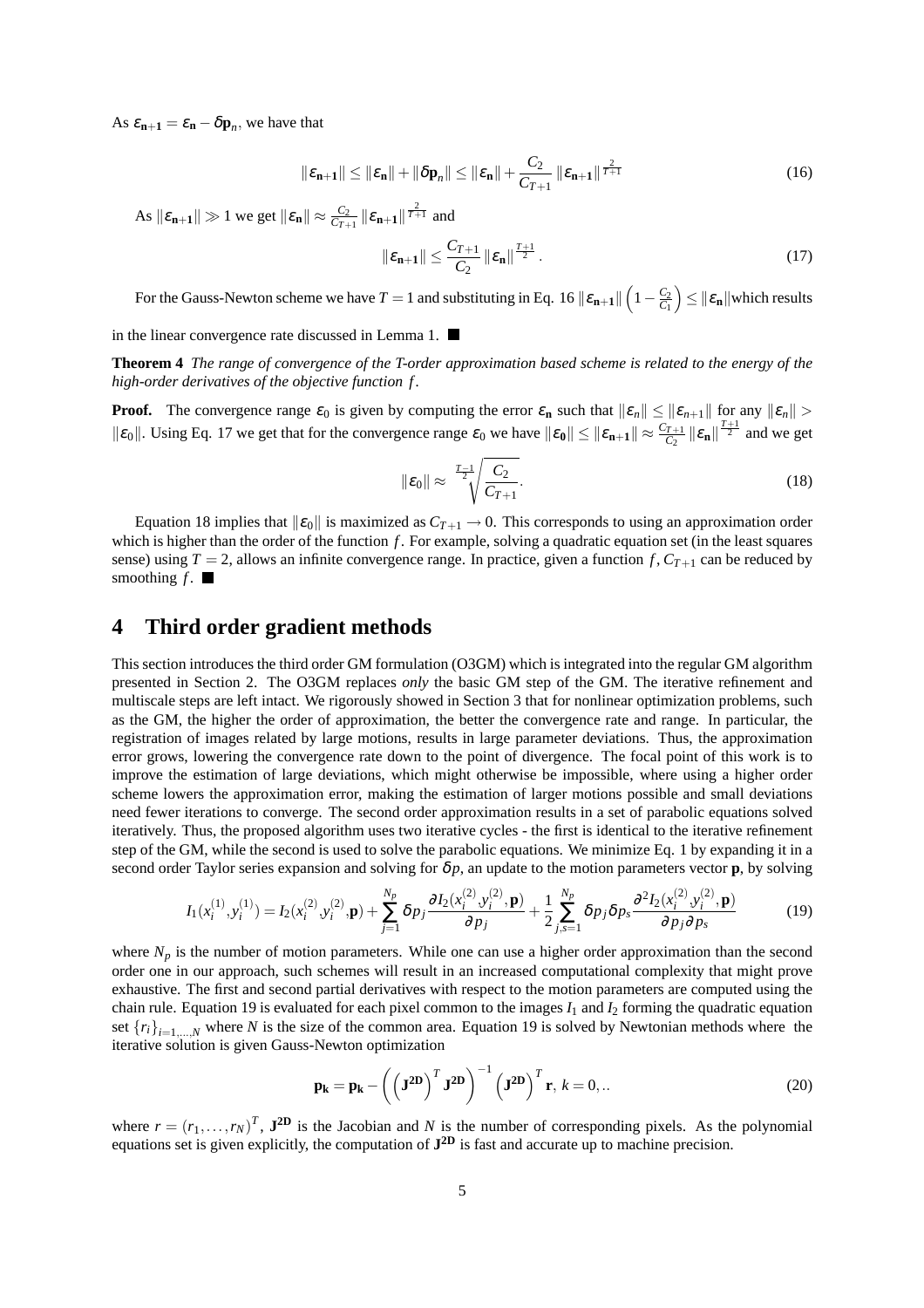### **5 Symmetric third order GM formulations**

The symmetric GM (SGM) formulation was introduced in [14] to improve the convergence properties of GM algorithms. It utilizes the symmetry of the image registration problem to reduce its approximation error. The error reductions achieved by the O3GM and SGM are complementary, thus, we integrate both in a unified framework we call the Symmetric third order GM (SO3GM). The image registration problem is formulated symmetrically using a parametric motion model defined by **p**

$$
I_2\left(x_i^{(2)}, y_i^{(2)}, \mathbf{P}/2\right) = I_1\left(x_i^{(1)}, y_i^{(1)}, -\mathbf{P}/2\right).
$$
 (21)

and

$$
I_{1}(x_{i}^{(1)}, y_{i}^{(1)}) = I_{2}\left(x_{i}^{(2)}, y_{i}^{(2)}, \mathbf{p}\right) + \frac{1}{2} \sum_{j=1}^{N_{p}} \delta p_{j} \left(\frac{\partial I_{2}(x_{i}^{(2)}, y_{i}^{(2)}, \mathbf{p})}{\partial p_{j}} + \frac{\partial I_{1}(x_{i}^{(1)}, y_{i}^{(1)})}{\partial p_{j}}\right) + \frac{1}{8} \sum_{j,s=1}^{N_{p}} \delta p_{j} \delta p_{s} \left(\frac{\partial^{2} I_{2}(x_{i}^{(2)}, y_{i}^{(2)}, \mathbf{p})}{\partial p_{j} \partial p_{s}} - \frac{\partial^{2} I_{1}(x_{i}^{(1)}, y_{i}^{(1)})}{\partial p_{j} \partial p_{s}}\right). (22)
$$

where  $N_p$  is the number of motion parameters. Given that the images  $I_1$  and  $I_2$  are related by an unknown motion **p,** and as both sides of Eq. 21 are expanded using a second order Taylor expansion, they approximate a middle point (in the parameters space) which is  $\delta_1 = \pm \mathbf{p}/2$  apart from both images. In contrast the O3GM scheme used a single approximation over the interval  $\delta_2 = p$ . Recalling that the approximation error is related to  $\|\delta_i\|^3$ , we get that both sides of Eq. 21 are associated with an error of  $\frac{\|\mathbf{p}\|^3}{8}$  $\frac{\|\mathbf{a}\|^3}{8}$  and the overall error is bounded by  $\frac{\|\mathbf{p}\|^3}{4}$  $\frac{9}{4}$  compared to  $\|\mathbf{p}\|^3$  for the O3GM. Similar results were derived for the GM scheme in [14]. By constructing the above equation for all of the pixels in the common support between  $I_1$  and  $I_2$  we derive a quadratic equation set which is solved by either of the two schemes described in Section 4. In practice, the only implementation difference between the O3GM and the SO3GM is the construction of the quadratic equation set.

# **6 Convergence properties of the third order GM**

In this section we compute the convergence properties of the proposed scheme based on the analysis given in Section 3. For the proposed scheme we use  $T = 2$  and compute Eqs. 13 and 17 to evaluate the convergence rates for small and large deviations, respectively. For large deviations we evaluate Eq. 17 and get

$$
\|\varepsilon_{n+1}\| \le \frac{C_{T+1}}{C_2} \|\varepsilon_n\|^{\frac{T+1}{2}} = \frac{C_3}{C_2} \|\varepsilon_n\|^{\frac{3}{2}}
$$
 (23)

which improves the linear convergence rate achieved by the GM and SGM. For small deviations we evaluate Eq. 13 and have

$$
\|\varepsilon_{n+1}\| \le \frac{C_{T+1}}{C_1} \|\varepsilon_n\|^2 + \frac{\|f(\mathbf{p}^*)\|}{C_1} = \frac{C_3}{C_1} \|\varepsilon_n\|^3 + \frac{\|f(\mathbf{p}^*)\|}{C_1}
$$
(24)

Hence, for images with low optimal alignment error  $(\|f(\mathbf{p}^*)\| \to 0)$ , the proposed scheme achieves third-order convergence compared to the second order rate of the GM and SGM schemes. While for  $|| f(\mathbf{p}^*) || \gg 0$  the scheme might diverge. In practice, the input images  $I_1$  and  $I_2$  can be normalized to lower  $|| f(\mathbf{p}^*)||$  and the cases where the changes in intensities are extreme ( $|| f(\mathbf{p}^*) || \gg 0$ ) are handled by multi-sensor [13] and multi modality [17] registration schemes. Equations 23 implies that  $|| f(\mathbf{p}^*) ||$  influences only the small deviation phase, as for large deviations the convergence rate is dominated by the approximation error.

To analyze the convergence range  $\|\varepsilon_0\|$ , we study Eq. 18 and compare the range for the GM (*T* = 1) and O3GM schemes  $(T = 2)$ . For the GM we get

$$
\|\varepsilon_0^{GM}\| \approx \sqrt[1]{\frac{C_2}{C_2}} = 1.
$$
 (25)

while for the O3GM we get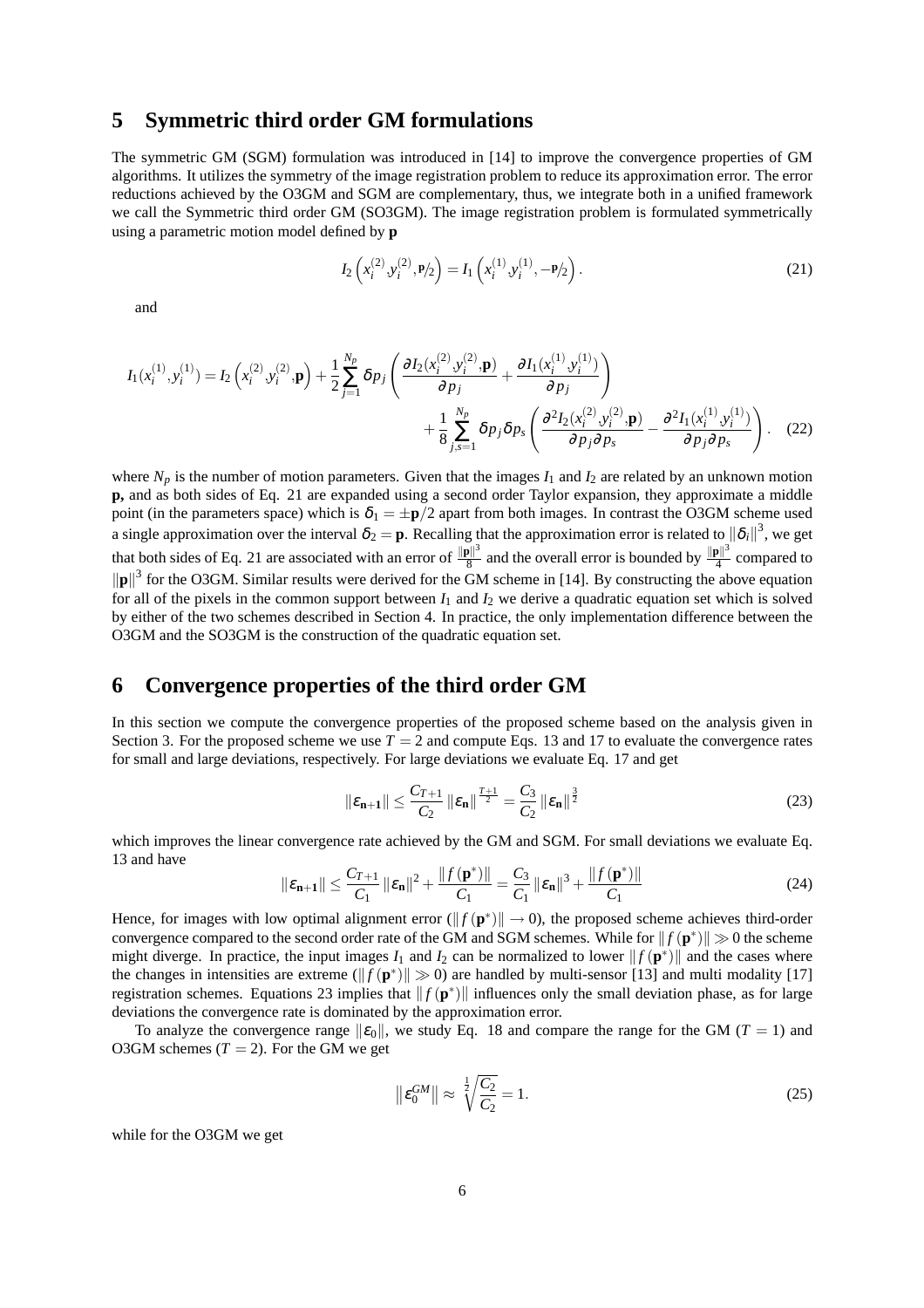$$
\left\| \varepsilon_0^{O3GM} \right\| \approx \frac{C_2}{C_3}.\tag{26}
$$

An improved convergence rate is achieved for  $C_3 < C_2$ , which corresponds to registering smooth input images. As the registered images are smoothed to avoid spatio-temporal aliasing [11, 12] and to allow accurate derivative computation, this condition is fulfilled and no extra smoothing is needed.

The convergence properties of the SO3GM can be derived by considering Eq. 22, which defines the derivatives of  $\hat{f}$ , the objective function minimized by the SO3GM. Since the SO3GM used the same order of approximation as the O3GM, we get the same orders of convergence for both small and large deviations. The difference lies in the ratio of  $C_3$  and  $C_2$ , the overall energy of the derivatives. Denote by  $C_3$ ,  $C_2$  and  $C_1$  the corresponding derivatives norms for the SO3GM. We compare their value to*C*3, *C*<sup>2</sup> and*C*<sup>1</sup> used by the O3GM and show that the convergence rate is improved. Using Eq. 22 we get that the norm of  $C_2$  is bounded by

$$
\widetilde{C}_2 = \frac{1}{4} \left\| \frac{\partial^2 I_2(x_i^{(2)}, y_i^{(2)}, \mathbf{p})}{\partial p_j \partial p_s} - \frac{\partial^2 I_1(x_i^{(1)}, y_i^{(1)})}{\partial p_j \partial p_s} \right\| \leq \frac{1}{4} \left\| \frac{\partial^2 I_2(x_i^{(2)}, y_i^{(2)}, \mathbf{p})}{\partial p_j \partial p_s} \right\| + \frac{1}{4} \left\| \frac{\partial^2 I_1(x_i^{(1)}, y_i^{(1)})}{\partial p_j \partial p_s} \right\| \approx \frac{C_2}{2}.
$$

For  $\tilde{C}_3$  and  $\tilde{C}_1$  we have

$$
\widetilde{C}_3 = \frac{1}{8} \left\| \frac{\partial^3 I_2\left(x_i^{(2)}, y_i^{(2)}, \widetilde{\mathbf{p}}\right)}{\partial p_j \partial p_s \partial p_t} + \frac{\partial^3 I_1\left(x_i^{(1)}, y_i^{(1)}, \widehat{\mathbf{p}}\right)}{\partial p_j \partial p_s \partial p_t} \right\| \leq \frac{1}{8} \left\| \frac{\partial^3 I_2\left(x_i^{(2)}, y_i^{(2)}, \widetilde{\mathbf{p}}\right)}{\partial p_j \partial p_s \partial p_t} \right\| + \frac{1}{8} \left\| \frac{\partial^3 I_1\left(x_i^{(1)}, y_i^{(1)}, \widehat{\mathbf{p}}\right)}{\partial p_j \partial p_s \partial p_t} \right\| = \frac{C_3}{4},
$$

and

$$
\widetilde{C}_1 = \frac{1}{2} \left\| \frac{\partial I_2(x_i^{(2)}, y_i^{(2)}, \mathbf{p})}{\partial p_j} + \frac{\partial I_1(x_i^{(1)}, y_i^{(1)})}{\partial p_j} \right\| \leq \frac{1}{2} \left\| \frac{\partial I_2(x_i^{(2)}, y_i^{(2)}, \mathbf{p})}{\partial p_j} \right\| + \frac{1}{2} \left\| \frac{\partial I_2(x_i^{(2)}, y_i^{(2)}, \mathbf{p})}{\partial p_j} \right\| = C_1.
$$

Hence, we compute the convergence rates and ranges for the SO3GM. For large deviations we get

$$
\|\varepsilon_{\mathbf{n}+1}\| \le \frac{\widetilde{C}_3}{\widetilde{C}_2} \|\varepsilon_{\mathbf{n}}\|^{\frac{3}{2}} = \frac{C_3/4}{C_2/2} \|\varepsilon_{\mathbf{n}}\|^{\frac{3}{2}} = \frac{1}{2} \frac{C_3}{C_2} \|\varepsilon_{\mathbf{n}}\|^{\frac{3}{2}}
$$
(27)

and for small deviations

$$
\|\varepsilon_{\mathbf{n}+1}\| \le \frac{\widetilde{C}_3}{\widetilde{C}_1} \|\varepsilon_{\mathbf{n}}\|^3 + \frac{\|f(\mathbf{p}^*)\|}{\widetilde{C}_1} = \frac{C_3/4}{C_1} \|\varepsilon_{\mathbf{n}}\|^3 + \frac{\|f(\mathbf{p}^*)\|}{C_1} = \frac{1}{4} \frac{C_3}{C_1} \|\varepsilon_{\mathbf{n}}\|^3 + \frac{\|f(\mathbf{p}^*)\|}{C_1}
$$
(28)

Thus, we see that the SO3GM allows better convergence rates, especially for low deviations. Next we show that the convergence range  $||\varepsilon_0^{SO3GM}||$  is also improved. By substituting  $\tilde{C}_2$  and  $\tilde{C}_3$  in Eq. 26 we have

$$
\|\varepsilon_0^{SO3GM}\| \approx \frac{\widetilde{C}_2}{\widetilde{C}_3} = \frac{C_2/2}{C_3/4} = 2\frac{C_2}{C_3} = 2\|\varepsilon_0^{OSGM}\|.
$$
 (29)

# **7 Experimental Results**

This section describes the performance of the proposed algorithms and verifies the convergence analysis given in Sections 3 and 6. The same implementations of the *iterative refinement* and *multiscale embedding* were used for the O3GM, SO3GM, SGM and GM algorithms. Thus, the only difference between the schemes is the *single iteration module*. The affine and projective motion were tested using real images. The images in Fig. 1 were taken by a photogrammetric aerial camera, while the images in Fig. 2 were taken by a hand held 35mm camera. The GM algorithm was implemented according to [11] which is considered a state-of-the-art implementation. The first and second order derivatives were computed using central differences. In order to avoid spatiotemporal aliasing and allow accurate computation of the spatial derivatives, the images were initially smoothed by a 5 tap Gaussian filter with a bandwidth of  $\sigma = 2$ . The same filter was used to construct the multiscale pyramid whose scales were 1 (original scale) and 1/3.

The common support of  $I_1$  and  $I_2$  was computed in each iteration by applying the current motion estimate to the parametric equations defining the bounding rectangular of *I*2. Next we identify the intersection points between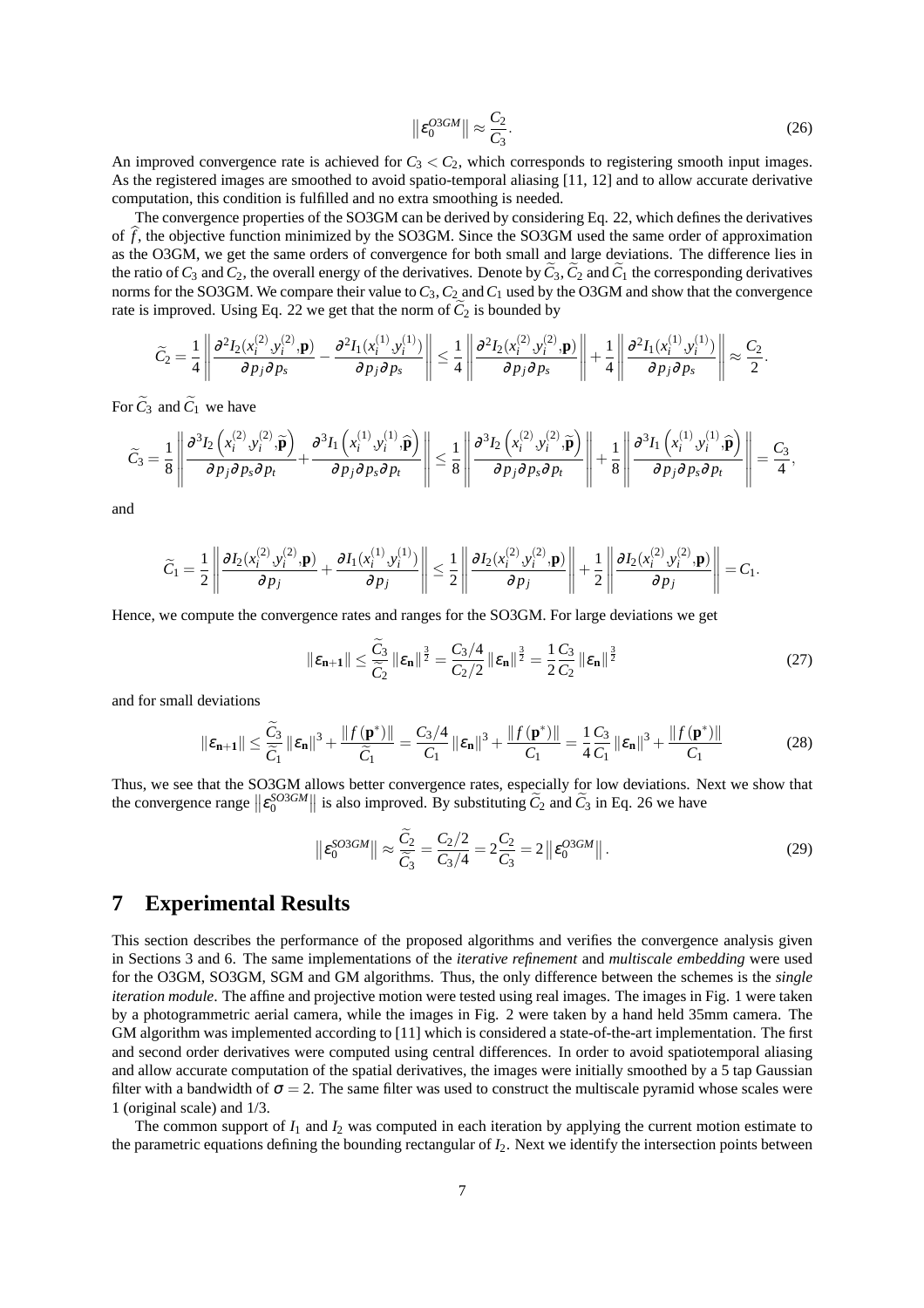the bounding rectangles of  $I_1$  and (the transformed)  $I_2$ . Finally we compute the convex hull of their mutual support and substitute the pixels in it in Eqs. 19 and 22, for the O3GM and SO3GM, respectively. The focal point of the experiments is to illustrate the improved convergence properties of the proposed scheme when estimating large motions. Although we also show that the scheme is accurate, in practice, due to its high computational complexity, it should only be applied when the estimated motion is large. In the vicinity of the true solution (when the estimated motion becomes small) one should switch to the regular GM which provides a better trade-off of computational complexity Vs. convergence. Finally**,** as higher order derivatives are known to be sensitive to noise, we address the convergence in the presence of noise in Section 7.2.

#### **7.1 Affine and projective motion estimation**

The registration of real images using the affine and projective motion models is given in Figs. 1 and 2, respectively. The initial estimate of the motion was given as translations, computed by aligning the X marks in both images. We intentionally chose an inaccurate initial estimate, making the residual motion (estimated by the various GM algorithms) large. The same initial motion was used by all the different schemes. For these real images, the final alignment error results from the lack of perfect matching, and the existence of non corresponding objects in both images. In the affine case in Fig. 1, the O3GM outperformed the GM by converging twice as fast. Better convergence was achieved by the symmetric motion models (SGM and SO3GM) and the best convergence was achieved by the SO3GM. The initial estimate (based on the translation between the X signs in Fig. 1) was  $(\delta x, \delta y) = (231, -17)$ . The results of registering the projective images are given in Fig. 2. These images have a significantly different brightness due to the auto-exposure of the camera. We intentionally left the brightness as is, to make registration more difficult. The initial estimate was  $(\delta x, \delta y) = (583, -43)$ . The timing results for the affine case are given in Table 1, where the measurement were taken on a 2.8 GHz PC computer and the algorithm was implemented using non optimized C++. For these high-order models, the complexity of the proposed algorithms is higher than the computational complexity of the GM and SGM. Yet, it is applicable in cases where the GM and SGM diverge, and such examples are shown in Fig. 2.



Figure 1: Registration results for affine motion. The initial estimate of the motion was given by marked by the red X. The SO3GM converged 4 times faster than the GM and twice as fast as the O3GM and SGM.

|         | Iteration# | Total timing [s] | Average iteration timing [s] |
|---------|------------|------------------|------------------------------|
| GМ      | າາ         | 0.8              | 0.036                        |
| SGM     | 17         | 1.1              | 0.064                        |
| $O3$ GM | 17         | 1.2              | 0.070                        |
| SO3GM   |            | 1.4              | 0.117                        |

Table 1: Timing results for the affine registration given in Fig. 1

### **7.2 Sensitivity to noise**

Since higher order schemes are known to be sensitive to noise, we tested the convergence in the presence of noise. White Gaussian noise (WGN) was added to both the image in Fig. 1 with  $\sigma = 0.30, 60$ . The GM and SGM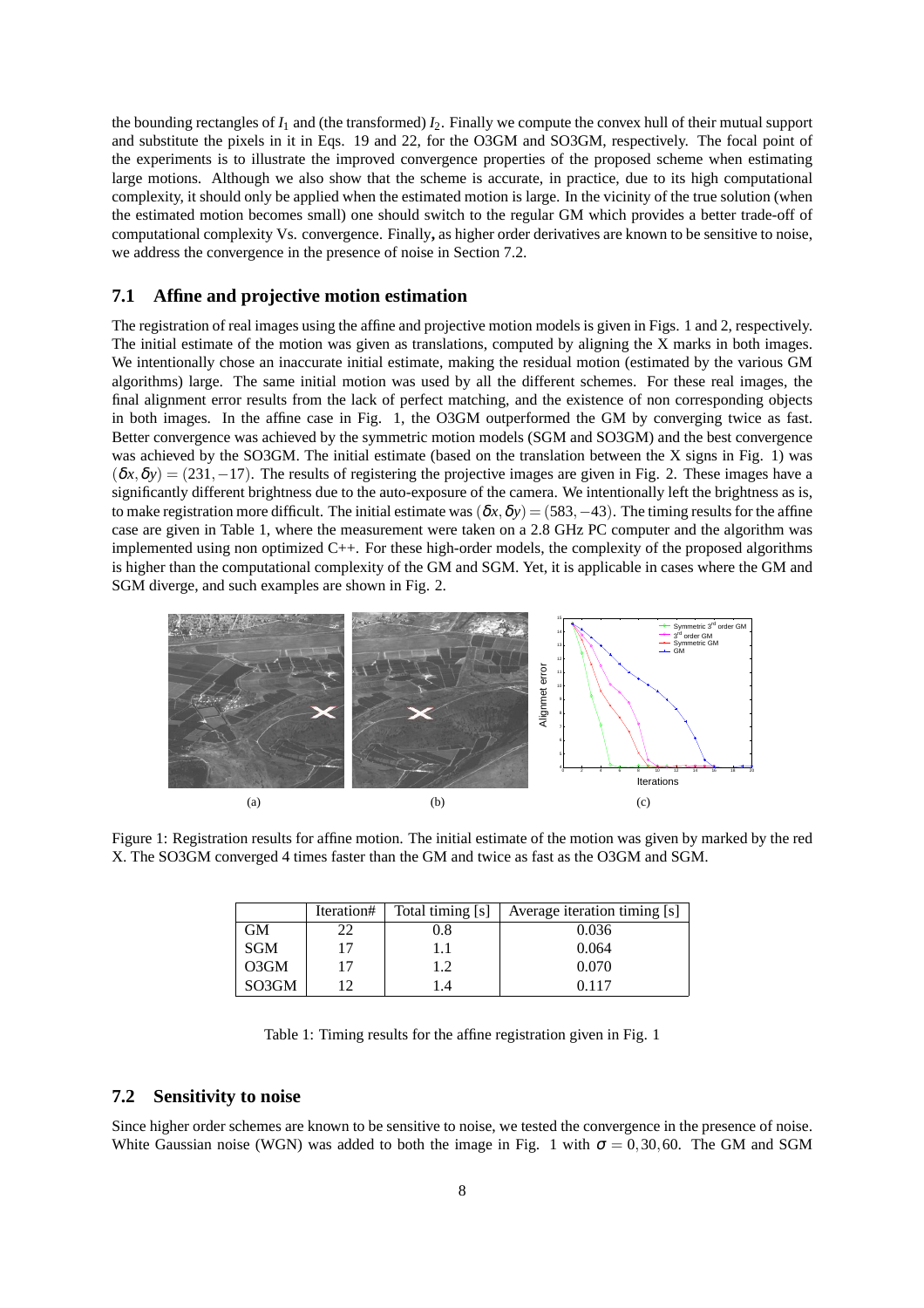

Figure 2: Registration results for projective motion. The initial estimate of the motion was given by the red X. The SGM converged better than the O3GM while the SO3GM showed the best convergence properties.



Figure 3: Estimating affine motion of noisy images. The O3GM and SO3GM allow better registration of noisy images, compared to the regular GM. The initial estimate is the same as in Fig. 1.

schemes were applied and the results are depicted in Fig. 3. The same initial motion was assumes as in the prior section. Figs. 3a and 3b show Fig. 1a after adding WGN with  $\sigma = 30$  and  $\sigma = 60$ , respectively. The initial estimate of the motion, was chosen such that the residual motion was large. The convergence shown in Fig. 3c, shows that the O3GM was able to converge better for all noise levels and thus verify the convergence analysis - in all cases the O3GM and SO3GM converged faster (iteration-wise) than the regular GM and in most cases, it was able to converge where the regular GM diverged.

# **8 Conclusions and future work**

In this work we presented the O3GM and SO3GM image registration algorithms which enhance the performance of gradient based registration methods. These algorithms extend the current state-of-the-art schemes and were shown to have superior convergence range and rate. They are especially suitable for the estimation of large affine and projective motions which can not be bootstrapped by Fourier domain methods. Future work includes the application of the O3GM and SO3GM to numerically ill-posed computer vision problems which are based on the gradient methods, such as wide baseline stereo and 3D reconstruction.

# **References**

- [1] Y. Altunbasak, R.M. Mersereau, and A.J. Patti. A fast parametric motion estimation algorithm with illumination and lens distortion correction. *IEEE Transactions on Image Processing*, 12(4):395–408, April 2003.
- [2] J.L. Barron, D.J. Fleet, and S.S. Beauchemin. Performance of optical flow techniques. *International Journal of Computer Vision*, 12(1):43–77, February 1994.
- [3] J.R. Bergen, P. Anandan, K.J. Hanna, and R. Hingorani. Hierarchical model-based motion estimation. In *European Conference on Computer Vision*, pages 237–252, 1992.